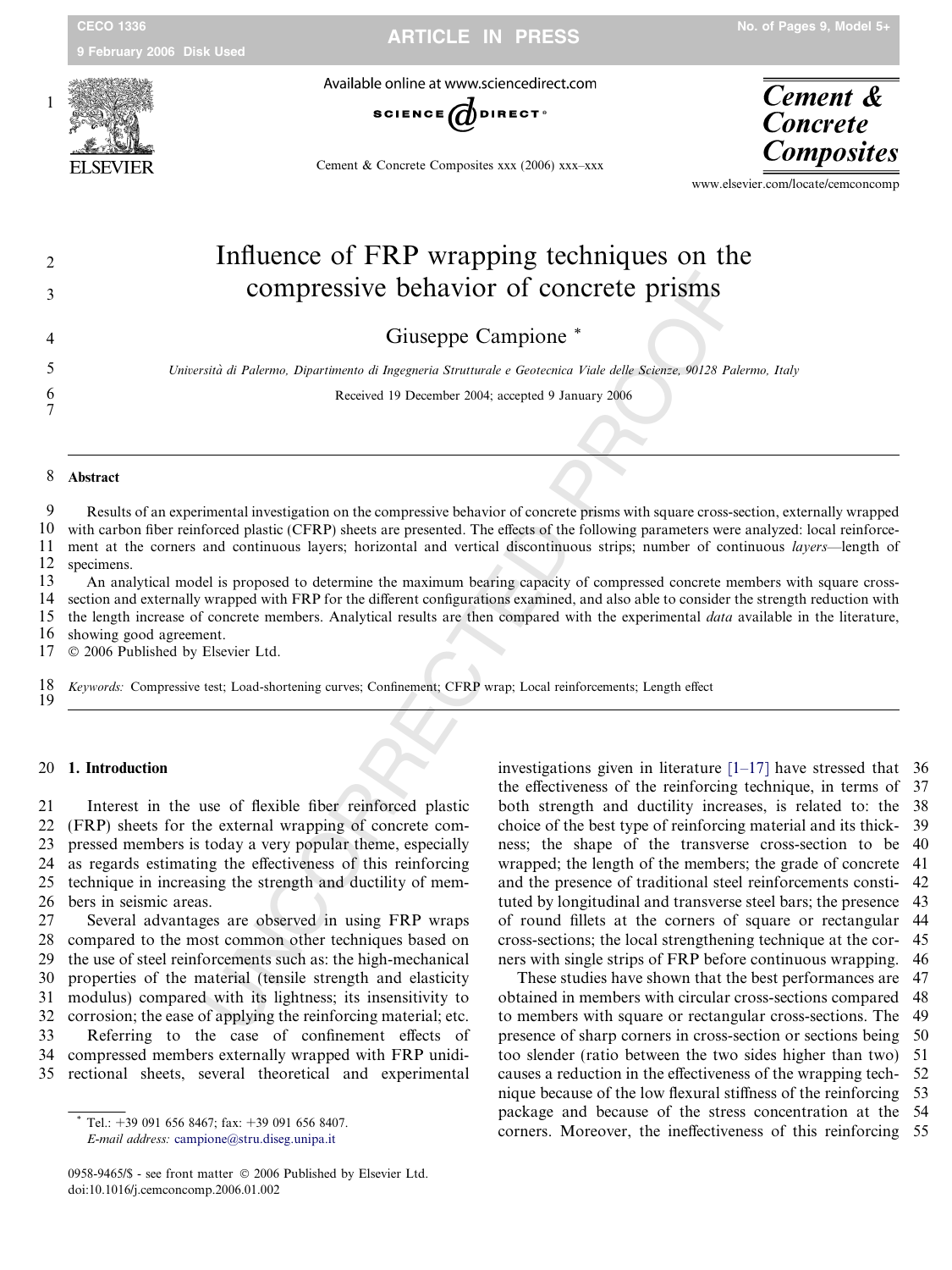2 G. Campione / Cement & Concrete Composites xxx (2006) xxx–xxx

#### Nomenclature

| $\boldsymbol{B}$<br>$\boldsymbol{d}$<br>$\boldsymbol{D}$<br>$E_{\rm c}$<br>$E_{\rm f}$<br>$f_{\rm c}'$<br>$f'_{\rm cc}$<br>$f_1$<br>$f_1'$ | side of square cross-section<br>diameter of confined core<br>outsider diameter of wrapped cylindrical<br>members<br>modulus of elasticity of concrete<br>modulus of elasticity of FRP<br>compressive strength of unconfined concrete<br>compressive strength (peak stress) of confined<br>concrete<br>lateral confining stress on concrete core from<br>FRP transverse reinforcement<br>effective lateral confining stress<br>stress of FRP composite                                                                                                                                                                                                                                                                                                                                                                                                                                                                                                                                                       | $\mathbf{r}$<br>$P_{\rm c}$<br>t<br>$k_{\rm e}$<br>$k_v$<br>$\boldsymbol{k}$<br>$k_1$<br>k <sub>2</sub><br>$\beta$<br>$\varepsilon_{\rm ct}$ | corner radius of cross-section<br>compressive peak load<br>thickness of FRP layer<br>confinement effectiveness coefficient for FRP<br>confined cross-section<br>equivalent stiffness of concrete shell<br>reduction factor of ultimate stress in FRP<br>concrete strength enhancement coefficient<br>reduction factor for discontinuous wraps<br>parameter describing the stiffness of FRP-<br>concrete shell<br>ultimate strain of concrete in tension<br>ultimate allowable strain of FRP                                                                                                                                                                                                                                                                                                                                                                                            |
|--------------------------------------------------------------------------------------------------------------------------------------------|-------------------------------------------------------------------------------------------------------------------------------------------------------------------------------------------------------------------------------------------------------------------------------------------------------------------------------------------------------------------------------------------------------------------------------------------------------------------------------------------------------------------------------------------------------------------------------------------------------------------------------------------------------------------------------------------------------------------------------------------------------------------------------------------------------------------------------------------------------------------------------------------------------------------------------------------------------------------------------------------------------------|----------------------------------------------------------------------------------------------------------------------------------------------|----------------------------------------------------------------------------------------------------------------------------------------------------------------------------------------------------------------------------------------------------------------------------------------------------------------------------------------------------------------------------------------------------------------------------------------------------------------------------------------------------------------------------------------------------------------------------------------------------------------------------------------------------------------------------------------------------------------------------------------------------------------------------------------------------------------------------------------------------------------------------------------|
| $f_r$<br>$f_{\rm u}$<br>$f_{\rm ud}$                                                                                                       | ultimate strength of FRP wraps<br>ultimate allowable stress of FRP                                                                                                                                                                                                                                                                                                                                                                                                                                                                                                                                                                                                                                                                                                                                                                                                                                                                                                                                          | $\varepsilon_{ud}$<br>$\delta$<br>$\delta_{\rm c}$                                                                                           | axial displacement of concrete specimen<br>shortening at peak load                                                                                                                                                                                                                                                                                                                                                                                                                                                                                                                                                                                                                                                                                                                                                                                                                     |
| L<br>$\boldsymbol{P}$                                                                                                                      | length of the specimen<br>axial force in compression                                                                                                                                                                                                                                                                                                                                                                                                                                                                                                                                                                                                                                                                                                                                                                                                                                                                                                                                                        | $v_{\rm c}$<br>$\rho_f$                                                                                                                      | Poisson ratio of concrete<br>transverse FRP reinforcement ratio                                                                                                                                                                                                                                                                                                                                                                                                                                                                                                                                                                                                                                                                                                                                                                                                                        |
| tc.                                                                                                                                        | echnique can also be related to: imperfect adhesion of the<br>einforcing package; loading of the fibers in their perpen-<br>licular direction; delamination phenomena of multilayer;<br>The implementation of round corners in square or rect-<br>ingular cross-sections, before the application of a continu-<br>bus FRP layer, is a very effective technique to reduce stress<br>concentration and to improve confinement effects such as<br>uggested in Yan et al. [15] and in Yamakawa et al. [16],<br>but this technique involves additional costs and often can-<br>not be used (e.g. when a reduced cover is present in an<br>existing reinforced concrete member to be retrofitted). In<br>hese cases the use of single strips of FRP locally applied<br>it the sharp corners before the continuous wrapping of<br>he transverse cross-section could be a good alternative<br>echnique, to avoid premature collapse due to local stress<br>beaks in the FRP sheets, as suggested in Campione et al. |                                                                                                                                              | compressed concrete prisms having square cross-section<br>and externally wrapped with FRP. The focus is on the<br>effect of different wrapping techniques, such as the use of<br>single strips applied at the corners before the continuous<br>wrapping and the use of discontinuous wraps; also the<br>effect of the slenderness of specimens is examined.<br>In the second part of the paper, an analytical model able<br>to determine the maximum bearing capacity of concrete<br>members with square cross-section (with sharp or round<br>corners) for the different configurations examined is pre-<br>sented; moreover a new expression for maximum strength<br>prediction including strength reduction with slenderness<br>increasing is presented and verified against current experi-<br>mental data and those available in the literature.<br>2. Experimental investigation |
| 17].                                                                                                                                       | From the theoretical point of view, several studies high-                                                                                                                                                                                                                                                                                                                                                                                                                                                                                                                                                                                                                                                                                                                                                                                                                                                                                                                                                   |                                                                                                                                              | 2.1. Experimental program                                                                                                                                                                                                                                                                                                                                                                                                                                                                                                                                                                                                                                                                                                                                                                                                                                                              |
|                                                                                                                                            | ight the fact that it is possible to predict the maximum<br>compressive strength and the stress-strain response of<br>vrapped compressed members. Some of these studies are<br>of a semi-empirical nature (see e.g. in literature researches<br>18–23]), while others are based on the plasticity approach<br>uch as in Karabinis and Rousakis [24] or on simplified<br>nechanical model given in Campione et al. [25]. Very few                                                                                                                                                                                                                                                                                                                                                                                                                                                                                                                                                                            |                                                                                                                                              | The experimental research carried out refers to the com-<br>pressive behavior of low strength concrete members with<br>square cross-section externally wrapped with unidirectional<br>flexible high-strength, high-modulus carbon fiber sheets.<br>FRP wraps were constituted by unidirectional carbon fiber<br>and they were glued to the external concrete surface with<br>an epoxy resin. The characteristics given by the manufac-                                                                                                                                                                                                                                                                                                                                                                                                                                                 |

56 technique can also be related to: imperfect adhesion of the 57 reinforcing package; loading of the fibers in their perpen-

58 dicular direction; delamination phenomena of multilayer; 59 etc.

60 The implementation of round corners in square or rect-61 angular cross-sections, before the application of a continu-62 ous FRP layer, is a very effective technique to reduce stress 63 concentration and to improve confinement effects such as 64 suggested in Yan et al. [15] and in Yamakawa et al. [16], 65 but this technique involves additional costs and often can-66 not be used (e.g. when a reduced cover is present in an 67 existing reinforced concrete member to be retrofitted). In 68 these cases the use of single strips of FRP locally applied 69 at the sharp corners before the continuous wrapping of 70 the transverse cross-section could be a good alternative 71 technique, to avoid premature collapse due to local stress 72 peaks in the FRP sheets, as suggested in Campione et al. 73 [\[17\]](#page-8-0).

74 From the theoretical point of view, several studies high-75 light the fact that it is possible to predict the maximum 76 compressive strength and the stress–strain response of 77 wrapped compressed members. Some of these studies are 78 of a semi-empirical nature (see e.g. in literature researches 79 [\[18–23\]](#page-8-0)), while others are based on the plasticity approach 80 such as in Karabinis and Rousakis [24] or on simplified 81 mechanical model given in Campione et al. [\[25\].](#page-8-0) Very few 82 studies focus on the size effect inducing reduction in maxi-83 mum compressive strength with an increase in the size of 84 wrapped compressed members as in Theriault et al. [\[13\]](#page-8-0).

85 Based on these considerations, the paper experimentally 86 and theoretically analyses the confinement effects due to 87 FRP wrap in members with sharp corner or round fillets. 88 In the first part of the paper, an experimental investiga-89 tion is presented and discussed referring to the behavior of compressed concrete prisms having square cross-section 90 and externally wrapped with FRP. The focus is on the 91 effect of different wrapping techniques, such as the use of 92 single strips applied at the corners before the continuous 93 wrapping and the use of discontinuous wraps; also the 94 effect of the slenderness of specimens is examined. 95

In the second part of the paper, an analytical model able 96 to determine the maximum bearing capacity of concrete 97 members with square cross-section (with sharp or round 98 corners) for the different configurations examined is pre- 99 sented; moreover a new expression for maximum strength 100 prediction including strength reduction with slenderness 101 increasing is presented and verified against current experi- 102 mental data and those available in the literature. 103

#### 2. Experimental investigation 104

#### 2.1. Experimental program 105

The experimental research carried out refers to the com- 106 pressive behavior of low strength concrete members with 107 square cross-section externally wrapped with unidirectional 108 flexible high-strength, high-modulus carbon fiber sheets. 109 FRP wraps were constituted by unidirectional carbon fiber 110 and they were glued to the external concrete surface with 111 an epoxy resin. The characteristics given by the manufac- 112 turer were: weight density  $1820 \text{ kg/m}^3$ ; thickness t of 113 0.165 mm; elasticity modulus  $E_f$  of 230 GPa—tensile 114 strength  $f_u$  of 3430 MPa; and ultimate strain in tension of 115 1.5%. 116

The parameters investigated, on a total of 22 specimens, 117 were: the wrapping technique of concrete members with 118 discontinuous horizontal and vertical strips; the presence 119 of local reinforcements constituted by single strips at the 120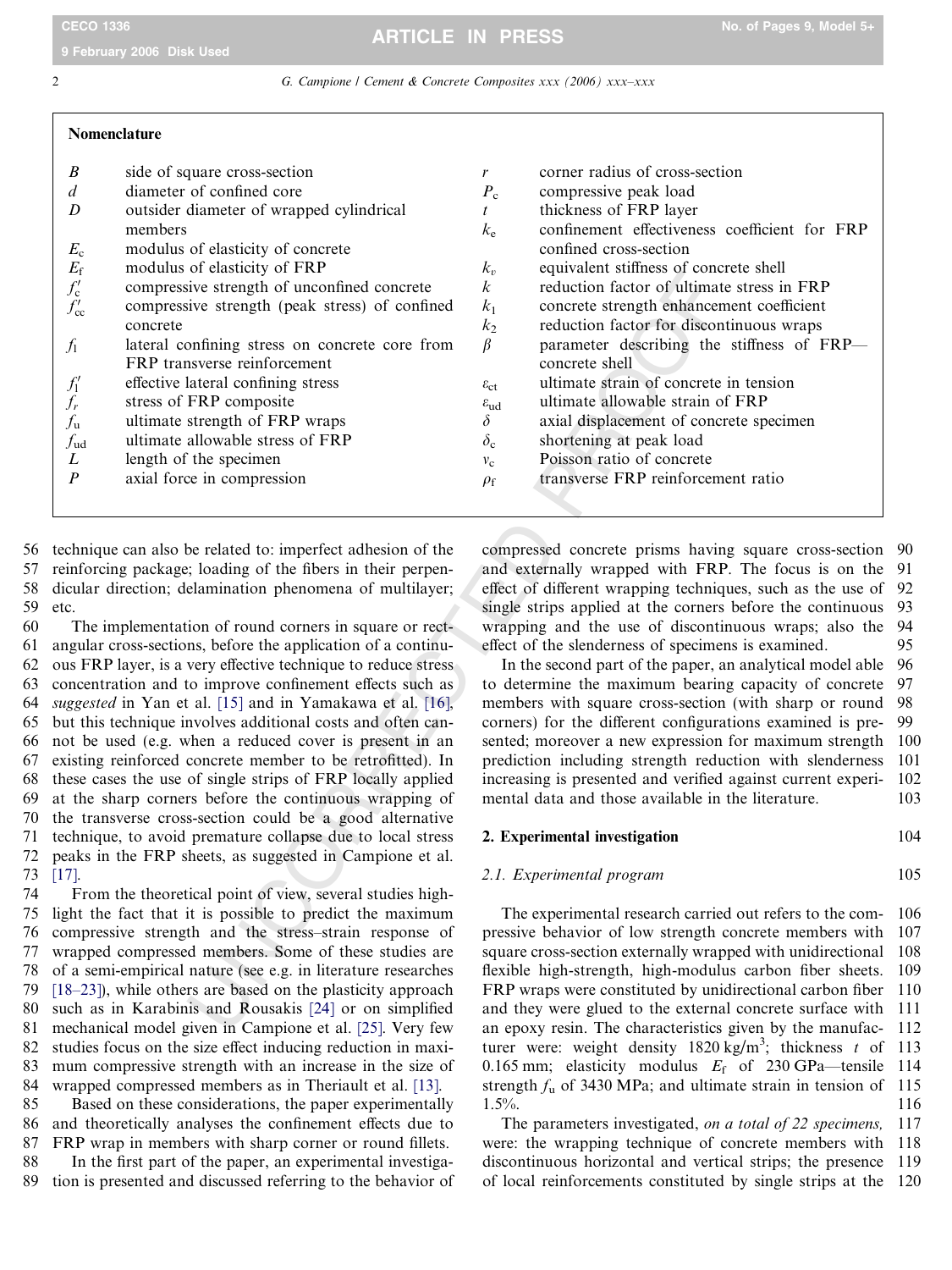G. Campione / Cement & Concrete Composites xxx (2006) xxx–xxx

121 corners applied preliminarily to the wrapping with contin-122 uous layers; the number of layers; the length of the

# 123 specimens.

#### 124 2.2. Constituent materials

125 The concrete utilized was obtained by using the follow-126 ing dosages:  $250 \text{ kg/m}^3$  of Portland cement,  $1050 \text{ kg/m}^3$  of 127 aggregates with maximum size 15 mm, 850 kg/m<sup>3</sup> of sand 128 and 150 l of water. This concrete had compressive cylindri-129 cal strength at 28 days (measured on  $100 \times 200$  mm speci-130 mens) of  $f'_c \approx 13 \text{ MPa}$ . Although this compressive<br>131 strength is acceptable only for non-structural concrete in strength is acceptable only for non-structural concrete in 132 most countries, the choice of a very low concrete strength 133 aims to show the effectiveness of the CFRP wrapping tech-134 nique on the behavior of a concrete member in compres-135 sion having low bearing capacity, such as it is common 136 to have in several existing reinforced concrete structures 137 like those mentioned in Ilki and Kumbasar [\[5\]](#page-8-0) .

138 Specimens with square cross-sections of side 150 mm 139 with length 150, 300 and 450 mm, respectively were 140 analyzed.

141 For the casting of fresh concrete, rigid wooden moulds 142 were utilized and the concrete was compacted manually 143 in the moulds. Specimens were cured without particular 144 attention to curing conditions (humidity of 60% and 145 temperature of 20  $^{\circ}$ C) in order to reproduce the worst con-146 ditions in the field and produce a decay in compres-147 sive strength. Specimens were rectified at the ends with 148 a thin layer of high-strength mortar and tested after 149 28 days of curing. Cylindrical specimens of dimensions  $150 \cdot 100 \times 200$  mm were also prepared in order to test the mate-151 rial for compressive strength.

When Size 13 ntm, as by a sign of same specified and polynomic specified and compressive cylimdrif-<br>
This concrete had compressive cylimdrif-<br>
MFa. Although this compressive cylimdrif-<br>
elocity for non-structural concrete 152 Some of the prismatic specimens were wrapped with 153 unidirectional continuous layer of FRP, an overlap length 154 of 100 mm being adopted. The fillet radius at the corners 155 was a few millimeters, but in any case there was no guar-156 antee of a minimum radius, e.g. 20 mm, as suggested in 157 CEB-FIP [\[26\].](#page-8-0) The aim was to reproduce the most disad-158 vantageous conditions and to verify whether the local rein-159 forcing technique at sharp corners is a good alternative to 160 the smoothing of sharp corners as discussed in Campione 161 et al. [\[17\]](#page-8-0). In the case of discontinuous horizontal wraps 162 (see Fig. 1) one layer of 60 mm depth at a pitch of 163 90 mm was adopted; preliminarily single strips were placed 164 vertically to wrap the corners of the square cross-section. 165 These fibers had an anchorage length of 50 mm for each 166 side of the section. The technique of local reinforcement 167 at the corners with single strips is also studied in Campione 168 et al. [\[25\]](#page-8-0), where on the basis of experimental and analyt-169 ical studies it is suggested that the highest concentration 170 of stresses in FRP arises at the corners. On the basis of 171 these considerations, in all cases examined in the present 172 work referring to the study of the effect of the number of 173 reinforcing layers and of the length of the specimens, pre-174 liminary reinforcement at the corners with single strips was 175 undertaken before continuous wrapping.



Fig. 1. CFRP arrangement for specimens with single horizontal and vertical strips.

187 188

2.3. Test set-up 189

Compressive tests were carried out using a testing 190 machine with 3000 kN bearing capacity having at the top 191 a spherical joint and operating in a controlled displacement 192 mode at a slow displacement rate. A load cell recorded the 193 external load P, while the axial shortening values were 194 acquired by means of three LVDTs with a gauge length 195 equal to the entire length of the specimens, as also specified 196 in Campione et al. [\[17\].](#page-8-0) The three LVDTs were located in 197 the plan in such a way as to form an angle of  $120^{\circ}$  with 198 one another. Because of the spherical joints and of the loca- 199 tion of LVDTs average shortening values were accurate 200 such as if four LVDTs should be utilized. During the tests 201 very reduced eccentricities in loading were observed also 202 for slender specimens, as confirmed by the very close read- 203 ings of the three LVDTs. 204

Load and axial shortening values were collected by 205 means of a high-speed acquisition data system. The short- 206 ening value  $\delta$  given in the following graphs is the average 207 value of the reading of the three LVDTs for each load level. 208 Specimens were loaded monotonically and stiff steel plates 209 were placed between their ends and the platen of the load- 210 ing machine. No strain gauges were applied in the FRP 211 wraps during the tests. 212

#### 3. Experimental results 213

In this section, the results of monotonic compressive 214 tests are given in term of compressive load versus axial 215 shortening values. For each type investigated two speci- 216 mens were tested for and the average response curve of 217 the two specimens is represented. A very low scattering 218 of results (less than 5%) between each specimen and the 219 average ones was observed. 220

3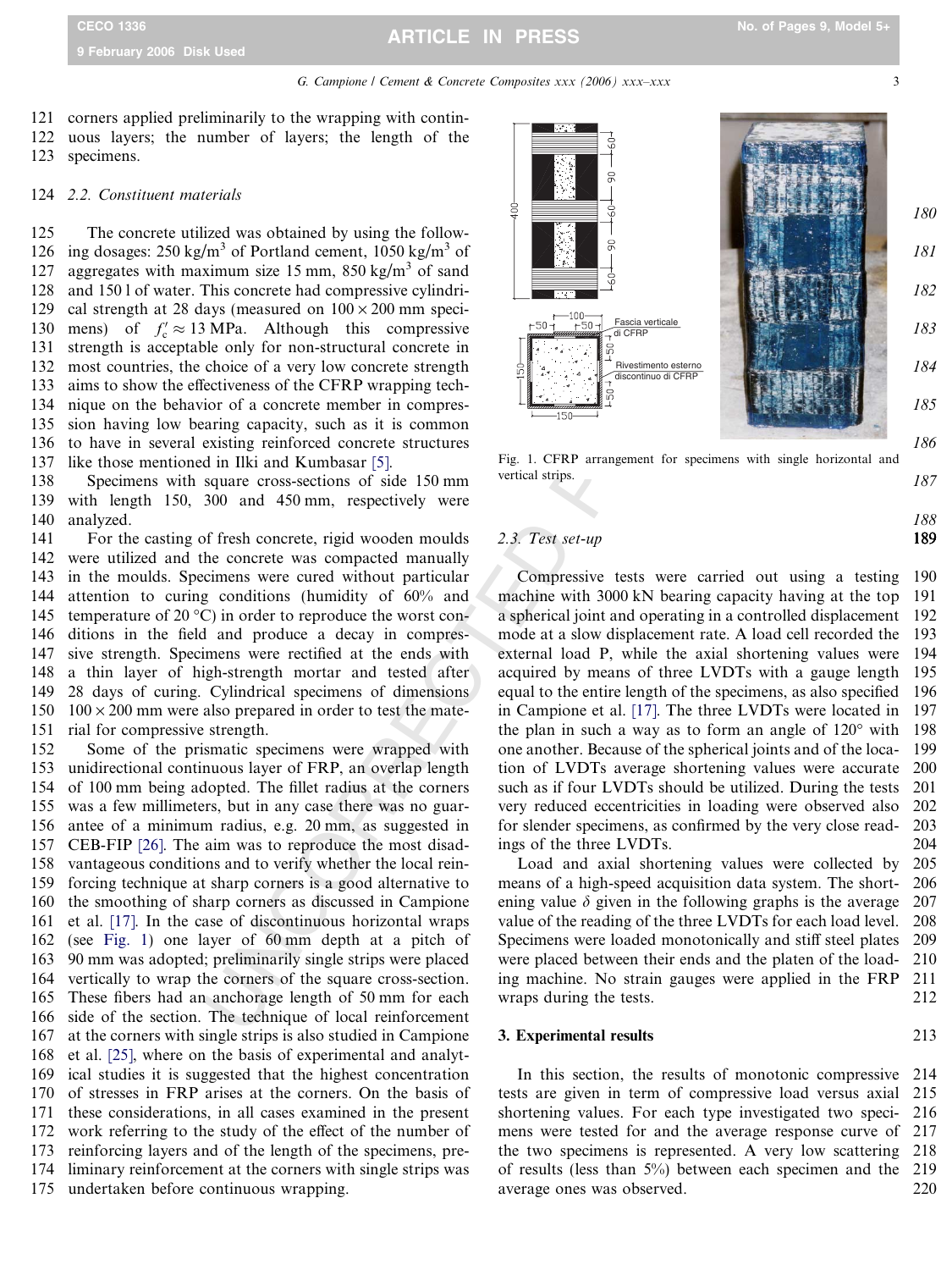4 G. Campione / Cement & Concrete Composites xxx (2006) xxx–xxx

221 Average values of maximum compressive load  $P_c$  and 222 corresponding shortening  $\delta_c$  are given in Table 1 for the 223 different types of specimens examined (numbers of layers 224 n and local reinforcement).

#### 225 3.1. Effects of reinforcing techniques

9 February 2006 Disk Used

226 Fig. 2 shows load-shortening curves referring to speci-227 mens of side 150 mm and length 450 mm in the absence 228 and presence of FRP. A minimum fillet radius at the corner 229 of 3 mm was adopted. For wrapped specimens the follow-230 ing cases are presented: one or two layers of continuous 231 wraps; single strips at the corners and one continuous 232 layer; horizontal and vertical strips.

233 From the graph it emerges that by wrapping the speci-234 men with one layer of CFRP the bearing capacity increases 235 compared to plain concrete up to 27%, and this increase is 236 accompanied by a moderate increase in the corresponding 237 shortening value.

238 By adding a second layer of CFRP the measured 239 increase in the bearing capacity was up to 42%, accompa-240 nied by a very high increase in the corresponding shorten-241 ing value.

242 In the case of a discontinuous wrapping technique, the 243 results are very close to those obtained using one continu-244 ous layer. Moreover, in this case more brittleness was 245 observed in the failure mode corresponding to the failure 246 of FRP sheets compared to that of specimens wrapped with 247 one layer of continuous FRP.

Im and engine 4 so that engines<br>
in and engine and the conternation of the ansiem in the cause of the conternated, one or two bayers of continuous<br> [E](#page-4-0)q. 2. Load-shortning carres for wrapped specifiers at the corner<br>
and th 248 For specimens locally reinforced at the corner and 249 wrapped with one layer of continuous layer, performance, 250 in terms of both maximum strength and axial shortening 251 values, is very similar to those of specimens confined with 252 two continuous layers. This aspect highlights the effective-253 ness of this reinforcing technique, also because it allows a 254 reduction in the cost of material if compared with continu-255 ous layers. Moreover, the solution with local reinforcement 256 allows one an over-strength at the comers and it deter-257 mines the rupture of the FRP wraps along the flat portion 258 of the specimens with a more progressive failure mode 259 compared to those relating to the case of a continuous

| Table 1                                   |  |  |  |
|-------------------------------------------|--|--|--|
| Mechanical properties of specimens tested |  |  |  |

| Number<br>of layers | Local<br>reinforcement | Length<br>(mm) | $P_c$<br>(kN) | $\delta_{\rm c}$<br>(mm) |
|---------------------|------------------------|----------------|---------------|--------------------------|
| $\theta$            | No                     | 450            | 270           | 0.33                     |
|                     | No                     | 450            | 339           | 0.55                     |
| $\overline{2}$      | No                     | 450            | 400           | 1.10                     |
| Discontinuous wraps | Yes                    | 450            | 344           | 0.61                     |
| 1                   | Yes                    | 450            | 397           | 1.43                     |
| 2                   | Yes                    | 450            | 409           | 2.10                     |
| 3                   | Yes                    | 450            | 463           | 7.85                     |
|                     |                        | 150            | 319           | 0.90                     |
|                     | Yes                    | 150            | 439           | 3.80                     |
|                     |                        | 300            | 295           | 0.65                     |
|                     | Yes                    | 300            | 379           | 0.80                     |



Fig. 2. Load-shortening curves for wrapped  $150 \times 150 \times 450$  mm specimens with different strengthening techniques.

wrap. By contrast, the presence of sharp corners without 260 local reinforcement determines brittle rupture of FRP at 261 the corners (see Fig. 3). 262

Referring to specimens wrapped discontinuously, the 263 failure mode (see Fig. 4) was characterized by more brittle- 264 ness if compared to the effect of local reinforcement and 265 continuous wraps, but in this case too over-strength at 266 the corners is observed. 267

Based on the above-mentioned considerations, in the 268 following sections all cases presented will refer to speci- 269 mens preliminarily reinforced at the corners with one layer 270 of CFRP and then wrapped with a continuous layer. 271

Fig. 5 shows load-shortening curves for wrapped speci- 272 mens with local reinforcement at the corners and one, 273 two or three plies of CFRP. The results show an increase 274 in the bearing capacity and in the strain capacity not pro- 275 portional to the increase in the numbers of plies. The 276 increase in the number of plies changes the load-shortening 277 response shape that from a quasi-brittle type with one layer 278 becomes a plastic type for three layers. 279

The failure mechanism observed with the variation in 280 the number of plies is almost the same, and is characterized 281



Fig. 3. Failure mode of CFRP continuously wrapped specimens.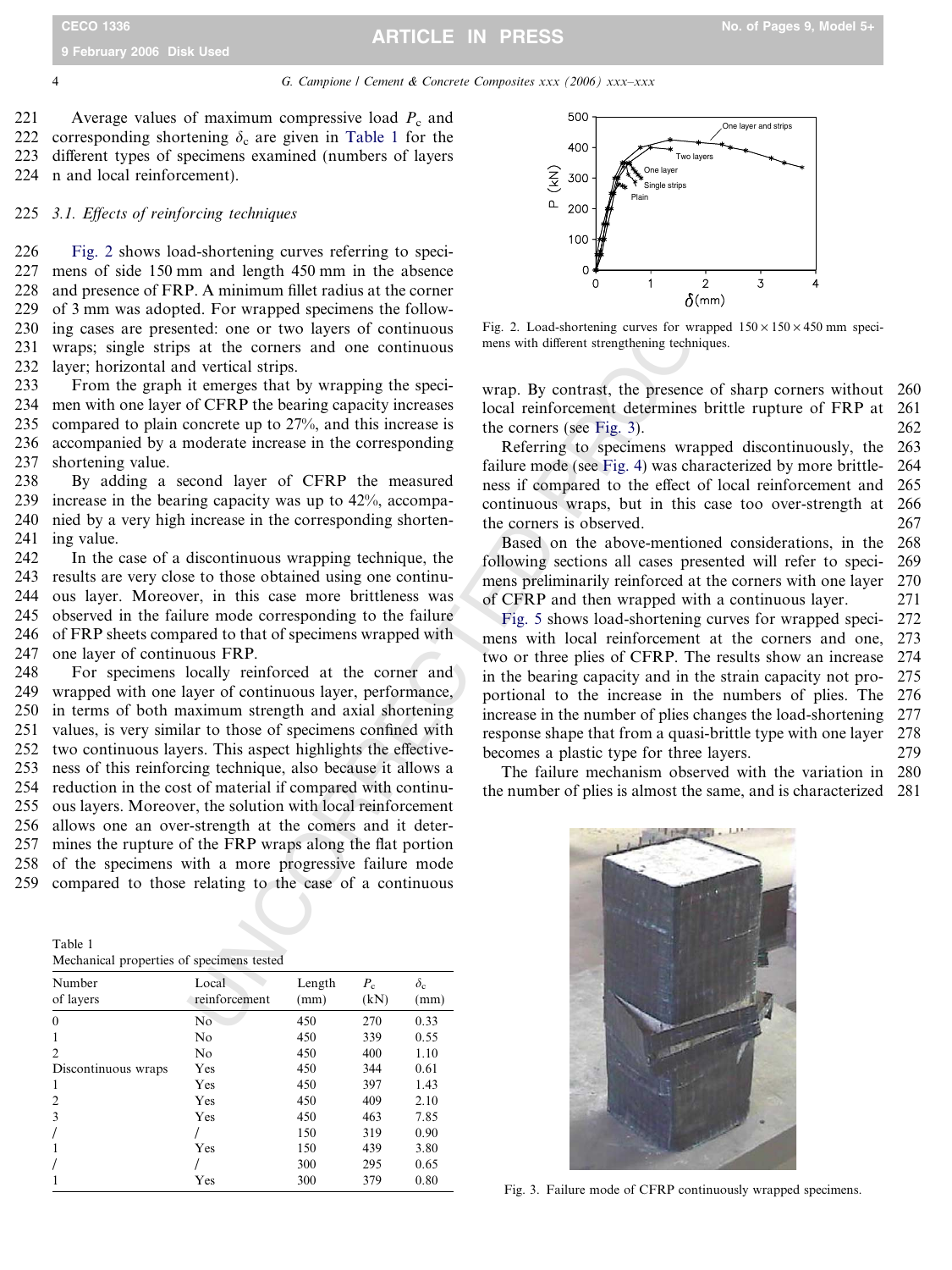G. Campione / Cement & Concrete Composites xxx (2006) xxx–xxx

<span id="page-4-0"></span>

Fig. 4. Failure mode of CFRP discontinuously wrapped specimens.



Fig. 5. Load-shortening curves for wrapped  $150 \times 150 \times 450$  mm specimens with different layers of CFRP.

282 by a failure in tension of FRP occurring after the peak load 283 in concrete and involves the failure of fiber outside the 284 comers of the specimens.

#### 285 3.2. Slenderness effect

286 Referring to the slenderness effect it has to be observed 287 that several recent analytical and experimental investiga-288 tions given in the literature [13,14] highlight the fact that 289 the variation in the shape and length of wrapped com-290 pressed concrete members strongly influences the maxi-291 mum strength and the strain capacities of wrapped 292 members. Specifically, with an increase in length or in the 293 dimensions of the cross-section (for equal geometrical 294 ratios of transverse reinforcements) the compressive 295 strength is reduced. Most analytical studies focus on the 296 importance of the effect of the shape of the transverse 297 cross-section, but very few data and analytical models are 298 able to predict the effects of length and more in general 299 of size. In the literature, the effects mentioned are seen to 300 be clearly understood for concrete members confined with 301 steel reinforcements. Recently, for members wrapped with 302 FRP too, an analytical study based on non-linear finite ele-



Fig. 6. Load-shortening curves for plain concrete and CFRP wrapped square specimens having different lengths.

ments analyzed these effects such as observed by Yeh and 308 Chang [27]. The latter study presents a parametric analysis 309 correlating the strength and strain capacity properties of 310 the confined material with the size of the members and with 311 the variation in the parameters governing the confinement 312 effects of wrapped compressed members. 313

In the present paper referring to the current investiga- 314 tion, Fig. 6 shows load-shortening curves of wrapped mem- 315 bers with variation in the length of the specimens. 316

Fig. 6. Load-shortning converges in the control of CFRP discusses for plan of G[T](#page-8-0)RP discontinuously wrapped pectimes.<br>
The strength and strain the strength and strain of GTRP discontinuously wrapped speciments. The contrac The graph refers to unconfined specimens and wrapped 317 specimens with single strips at the corner and one continu- 318 ous layer of CFRP. From the graph it emerges that with 319 increases in length the strength decreases and more brittle- 320 ness in the overall response is observed. This effect, which is 321 well known for plain and steel reinforced members (see 322) [20]), was also observed and discussed for members 323 wrapped with FRP having circular and square cross- 324 sections such as suggested in the literature [\[13,14\]](#page-8-0). More-325 over, it was observed that the variation between the length 326 increase and the strength decrease is non-linear, as also 327 observed in Mirmiran et al. [\[1\]](#page-8-0) . 328

#### 4. Analytical modeling 329

In this section, the attention is essentially on the deter- 330 mination of the maximum compressive strength of exter- 331 nally wrapped compressed concrete prisms referring to 332 the FRP configuration presented in the previous section. 333

The first part of this section is addressed to the shape 334 effect in plan for wrapped member with square cross-sec- 335 tion; while the second part of this section is focused on 336 the slenderness effect. 337

### 4.1. Shape effects 338

To determine the maximum compressive strength of 339 confined concrete members wrapped with FRP, neglecting 340 the size effects, the following formula, originally given in 341 Richard et al. [\[28\],](#page-8-0) can be utilized: 342

$$
f'_{\rm cc} = f'_{\rm c} + k_{\rm l} \cdot f'_{\rm l} \tag{1} \quad 344
$$

 $f_1'$  being the effective confinement pressure at concrete fail- 345 ure,  $f_2'$  the strength of unconfined concrete and  $k_1$  an exper- 346 ure,  $f'_c$  the strength of unconfined concrete and  $k_1$  an exper-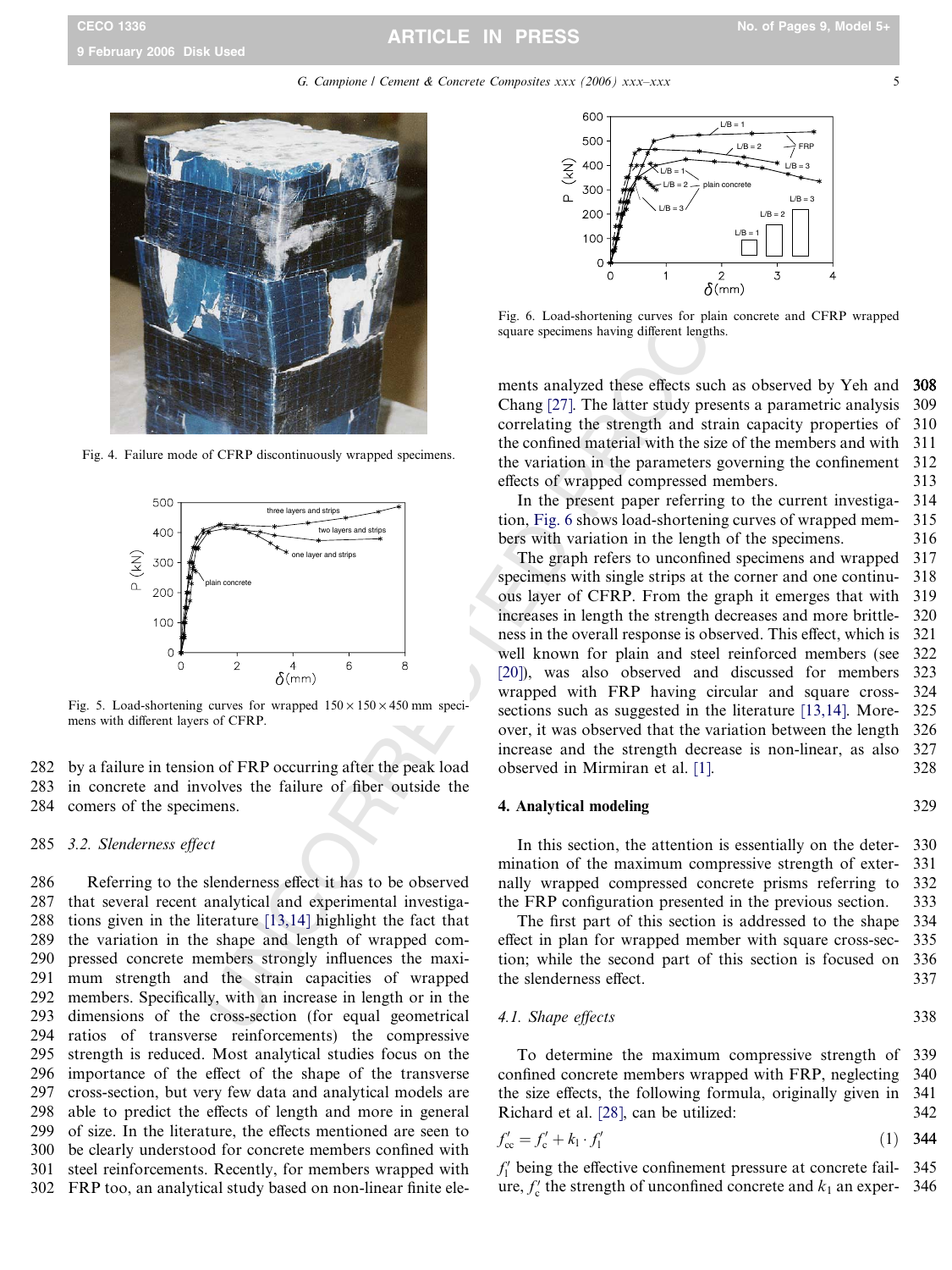<span id="page-5-0"></span>6 G. Campione / Cement & Concrete Composites xxx (2006) xxx–xxx

347 imental coefficient generally assumed for normal strength 348 concrete to be equal to 4.1.

349 To obtain the effective confinement pressures exercised 350 by FRP on concrete core, due the constrained lateral 351 expansion of concrete core, it is possible to consider the 352 recent model proposed by Campione et al. [\[25\]](#page-8-0) which 353 express the effective confinement pressures as <sup>354</sup>

$$
356 \t f_1' = k_e \cdot \bar{f}_1 \t\t(2)
$$

357 in which:  $k_e$  is the effectiveness coefficient having the 358 expression suggested in CEB-FIP Bulletin no. 14 [\[26\],](#page-8-0) tak-359 ing into account the effect of the geometry of the transverse 360 cross-section and the presence of round fillets at the corners 361 having radius r;  $\bar{f}_1$  is the reduced confinement pressure at 362 concrete rupture exercised by the FRP package on the con-363 crete core (see [Fig. 8](#page-6-0)).

364 The reduced confinement pressure  $\bar{f}_1$  is expressed as a 365 share of the maximum confinement pressure  $f_1$ , having 366 expression

$$
368 \t f_1 = \frac{2 \cdot t \cdot f_{ud}}{B} \t\t(3)
$$

369 With B the side of the square cross-section.

370 This analytical reduction factor of the uniform confine-371 ment pressure distribution, denoted in the following as  $k$ , 372 takes into account the effective axial and flexural stiffness 373 of the FRP package and the stiffness of the concrete core, 374 occurring at concrete failure.

375 It has to be observed that the maximum confinement 376 pressure  $f_1$  was obtained referring to the rigid body equilib-377 rium of the transverse cross-section subjected to the distrib-378 uted uniform pressure  $f_1$  and to the localized forces in FRP 379 at the stresses  $f_{ud}$ .

380 The stress  $f_{\text{ud}}$  is the available ultimate stress in FRP, 381 which is related to the strain  $\varepsilon_{ud}$  by means of the elasticity<br>382 modulus of fibers.  $E_f$  being  $f_{ud} = E_f \varepsilon_{ud}$ . The strain  $\varepsilon_{ud}$  is the modulus of fibers,  $E_f$  being  $f_{ud} = E_f \varepsilon_{ud}$ . The strain  $\varepsilon_{ud}$  is the 383 maximum strain value reached in circular members 384 wrapped with FRP at rupture of the concrete core. Analyt-385 ical research (see [\[18\]](#page-8-0)) and experimental research (see [1]) 386 have shown that the  $\varepsilon_{\rm ud}$  strain is lower than the ultimate 387 strain given by the manufacturer and in general it depends 388 on the FRP characteristics and its value is generally 389 between 0.004 and 0.008.

390 As already mentioned, the  $k$  factor and  $f_1$  confinement 391 pressure are related to the equivalent average pressure  $\bar{f}_1$ <br>392 by means of  $\frac{392}{393}$  by means of

$$
395 \quad \bar{f}_1 = k \cdot f_1 \tag{4}
$$

396 As shown in Campione et al. [\[25\],](#page-8-0) it is possible to deter-397 mine the k coefficient by considering a simplified one-398 dimensional model able to reproduce the three-dimensional 399 problem of interaction between concrete core and FRP 400 wraps due to the lateral expansion.

401 In the cases of members with sharp corners and wrapped 402 with continuous layers of FRP the  $k$  coefficient has 403 expression

$$
k = \frac{2 \cdot \varepsilon_{\text{ct}} \cdot k_v \cdot E_f \cdot t}{f_1(4 \cdot E_f \cdot t \cdot \beta + k_v \cdot B)} \tag{5}
$$

with  $k_v$  and  $\beta$  defined, as suggested in Campione et al. [\[25\]](#page-8-0), 406 as  $407$ 

$$
k_v = \frac{2 \cdot E_c}{B \cdot (1 - 2 \cdot v_c)} \quad \beta = \sqrt[4]{\frac{3k_v}{t^3 \cdot E_f}}
$$
(6)

being  $k<sub>v</sub>$  the stiffness of the concrete shell in the plane of the 410 cross-section;  $E_c$  the modulus of elasticity of concrete;  $\varepsilon_{ct}$  411 the ultimate strain in tension of unconfined concrete and 412  $v_c$  its Poisson's coefficient. 413

Eq. (4) shows that effectively confinement pressure, 414 expressed as a percentage of ultimate uniform confining 415 pressure, depends not only on the characteristics of fiber 416 (modulus of elasticity and axial stiffness related to  $t$ ), but 417 also on the characteristics of the concrete core. Similar con- 418 clusions, but of empirical nature, are also given in Chaallal 419 et al. [\[20\]](#page-8-0), in which was mentioned that the gain in strength 420 of concrete depends not only on the number of FRP layer, 421 but also on the concrete properties. 422

In the case of cross-sections with local reinforcement at 423 the corners (single strips applied before the continuous 424 wrapping) higher average confined pressures develop 425 because of the higher stiffness of the FRP package and 426 the  $k$  coefficient increases with respect to the case of single  $427$ strips. In this case, more complex expression of the k factor 428 can be obtained as suggested in Campione et al. [\[25\]](#page-8-0). 429

e effectiveness coefficient having the enginess controls coefficient for the conservation  $\Gamma$ . Externess of the conservation of all 260 take the ultimate strain in ensistor and fill an CEB-FIP Bulletim in the summer pres In the case of a square cross-section with round fillets, as 430 shown in [Fig. 7,](#page-6-0) an increase in the radius of round fillets 431 produced more uniform confinement pressure distribution; 432 this involves, an increase in the confinement pressures. 433 Although the variation in the stresses in the FRP package 434 (depending on the effective confinement pressure distribu- 435 tion) is not linear with the variation in the radius of the cor- 436 ner r (especially for a high numbers of layers) it can be 437 assumed in a conservative way that the variation in the 438 stresses in FRP is linear with the variation in the corner 439 radius. 440

Therefore the following expressions of the stress reduc- 441 tion factor in FRP can be obtained:  $442$ 

$$
c_r = \frac{f_r}{\varepsilon_{\text{ud}} \cdot E_f} = k + (1 - k) \cdot \frac{2 \cdot r}{B} \tag{7}
$$

being  $f_r$  the stress in FRP at maximum compressive 446 strength.  $447$ 

Form Eq. (7) it emerges clearly that  $c_r$  gives the reduc- 448 tion of FRP stress with the decreases in the radius of fillet 449 r. It also includes the section with sharp corners for which  $450$  $c_r$  is equal to k. 451

Similar equations are also suggested and calibrated on 452 the basis of experimental data in the literature [\[7,13,29\]](#page-8-0). 453 According to Manfredi and Realfonso [\[29\]](#page-8-0) the stress reduc- 454 tion factor in FRP can be expressed as  $455/456$ 

$$
c_r = 0.10 + 0.59 \cdot \frac{2 \cdot r}{B} \tag{8}
$$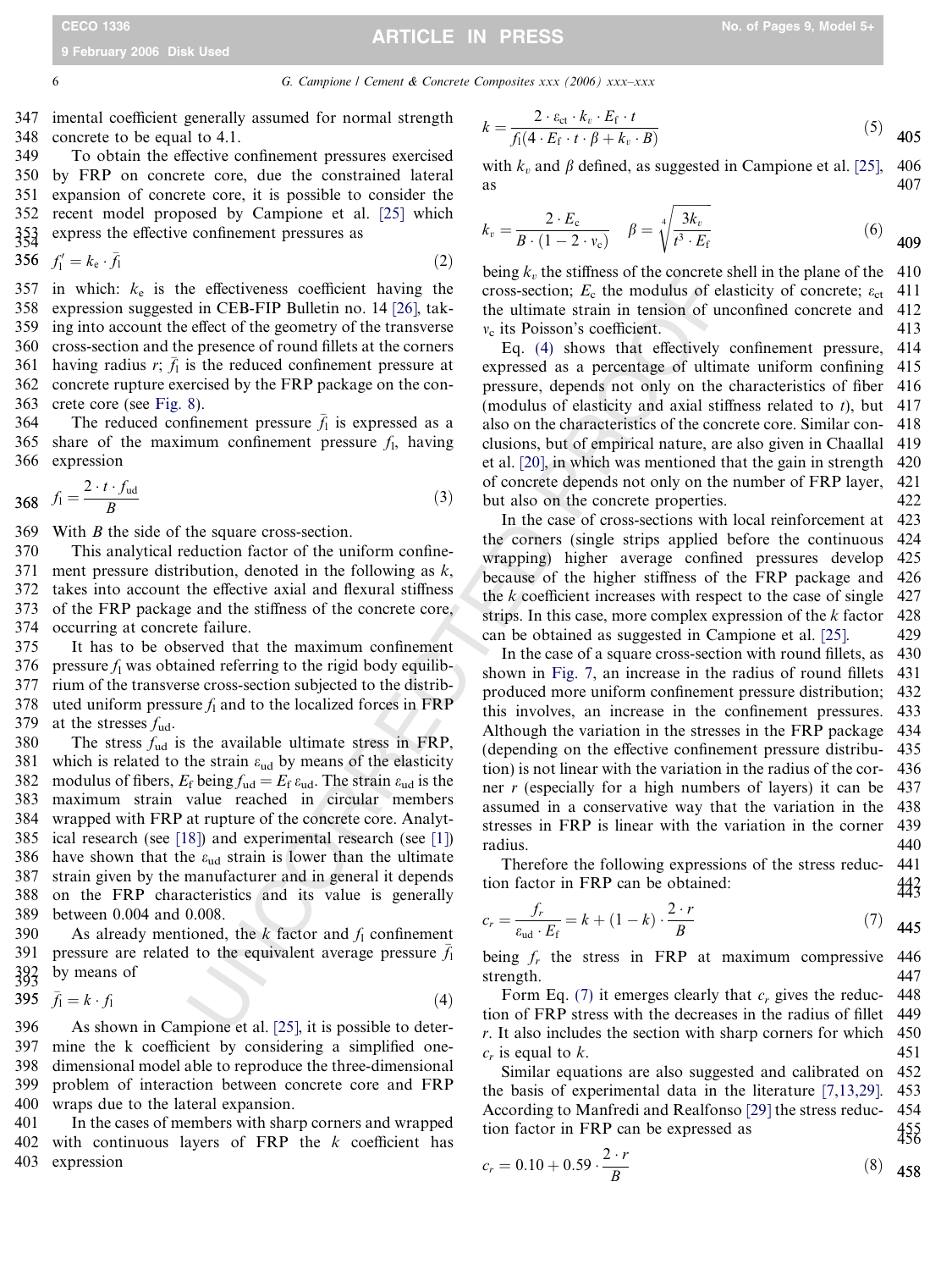

<span id="page-6-0"></span>

Fig. 7. Variation in confinement pressures distribution with variation in the corner radius.

459 From Eq. [\(8\)](#page-5-0) it emerges that for a square cross-section  $c_{cr}$  is 460 equal to 0.1 and its value does not depend on the properties 461 of FRP (material type, number of layers) and concrete 462 core, while using Eq. (7) the dependence is evident.

463 Fig. 8 shows the variation in  $c_r$  with the ratio  $2r/B$  in 464 accordance with expressions given in the literature 465 [\[7,13,29\]](#page-8-0). If Eq. [\(7\)](#page-5-0) is used with reference to a member with 466 a square cross-section having  $B = 150$  mm and wrapped 467 with one and ten plies of wraps with high-strength and 468 high-modulus ( $E_f = 230$  GPa), two different values of k 469 equal to 0.07 and 0.135 were obtained, showing the sensi-470 tivity of the  $k$  parameters to the fiber characteristics.

471 In the presence of discontinuous horizontal and vertical 472 wraps a further reduction in the effectively confined con-473 crete has to be considered along with the height, because 474 the single wraps are placed at pitch s with net spacing  $s'$ 475 between horizontal strips; therefore, the confinement pres-476 sures determined by the analysis of the transverse cross-477 sections can be reduced by means of a coefficient  $k_2$  defined 478  $k_2 = 1 - \frac{s'}{2}$  $\frac{s'}{2 \cdot B}$ , as was suggested by Tan an Yip [30].



Fig. 8.  $c_r$  variation with  $2r/B$  variation.

# 4.2. Length effect 479

If the length effect has to be considered in order to 480 reproduce the reduction in maximum compressive strength 481 observed experimentally, it is possible to adopt, adequately 482 rearranged, the analytical expression given in Kim et al. 483 [31] referring to the case of high-strength concrete com- 484 pressed members with circular cross-sections and confined 485 with very close steel spirals. The expression given in Kim 486 et al. [31] found mechanical explication in the size effect 487 law primarily given for members in tension by Bazant 488 [32]. The size effect law given in Kim et al. [\[31\]](#page-8-0) has the fol- 489 lowing expression:  $490<sup>491</sup>$ 

$$
f'_{\rm co} = 0.8 \cdot f'_{\rm c} + \frac{0.4 \cdot f'_{\rm c}}{\sqrt{1 + \frac{L - d}{50} \left[1 - \frac{8000 \cdot A_{\rm sp} \cdot (1 - s/d)}{d \cdot s f'_{\rm c}}\right]}} + \frac{2.8 \cdot 2 \cdot A_{\rm sp} \cdot f'_{\rm y}}{d \cdot s} \cdot \left(1 - \frac{s}{d}\right) \quad \text{(in MPa)} \tag{9}
$$

L being the length of the cylindrical member, d the diame- 494 ter of confined core, s and  $A_{\rm sp}$  the pitch and the transverse 495 area of the steel spiral and  $f<sub>y</sub>$  the yielding stress of the 496 spiral. 497

In Eq. (9) the coefficient 2.8 is the  $k_1$  value assumed to 498 take into account the high-strength concrete type. In the 499 present investigation, as in Campione et al.  $[25]$ ,  $k_1$  is 500 assumed to be equal to 4.1 for normal strength concrete. 501

In Eq. (9) the first term takes into account the length 502 effect for unconfined concrete in accordance with the liter- 503 ature researches [\[33,34\]](#page-8-0), the second term takes into account 504 the size effect in the case of confinement pressure and 505 finally the third term takes into account the strength 506 increase due to the confinement pressure. 507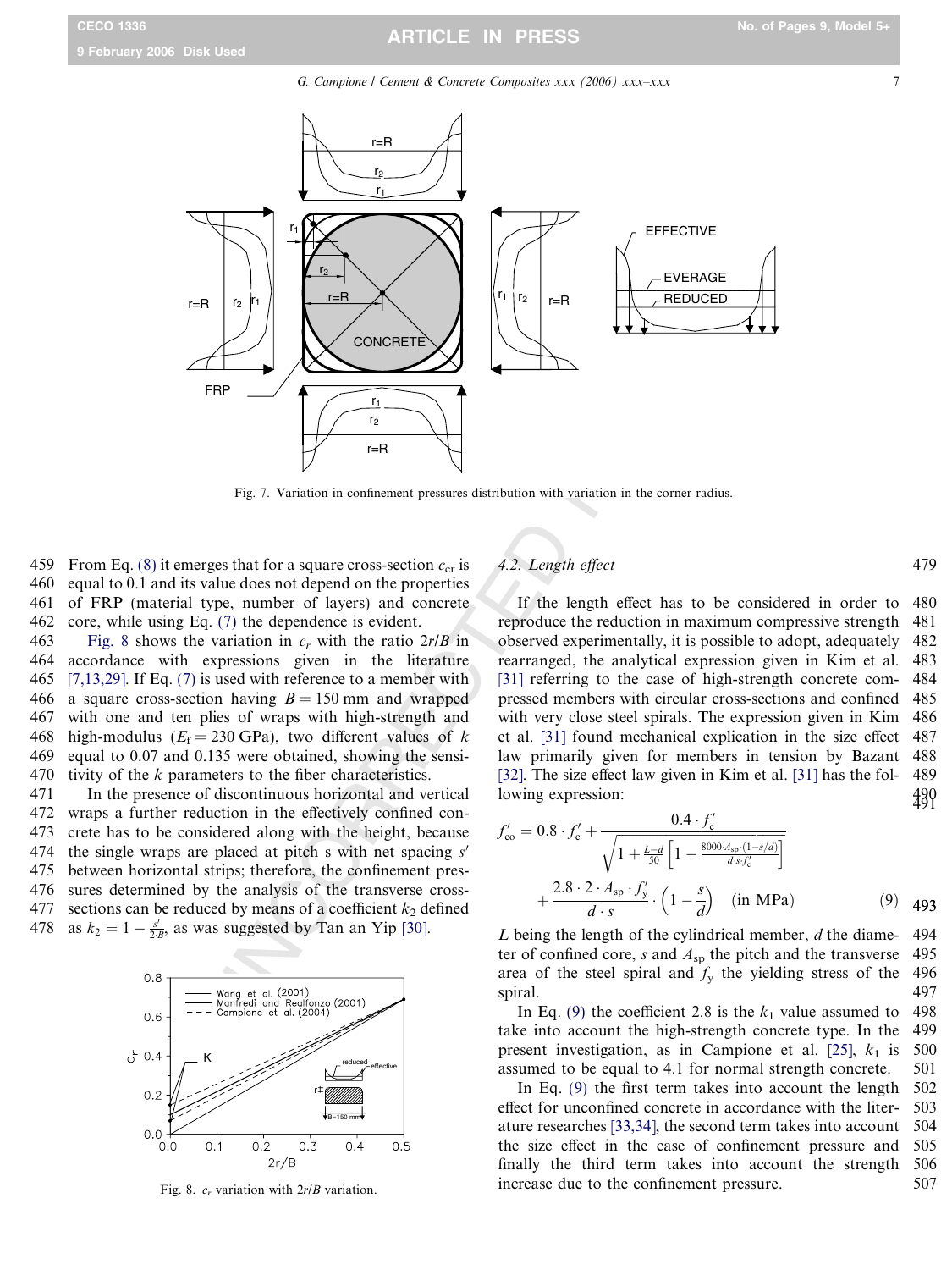1 February 2006 Dis<u>k Used</u>

# ARTICLE IN PRESS

8 **G. Campione / Cement & Concrete Composites xxx** (2006) xxx-xxx

508 If we consider that in the case of cylindrical concrete 509 members confined with steel spirals placed at close pitch 510 the effective confinement pressure is expressed by 511  $\zeta_1' = \frac{2 \cdot A_{\rm sp} f_{\rm y}}{d}$ , it is possible express the square root term in 512 Eq.  $(9)$  as a function of the effective confinement pressure  $\frac{513}{1}$  as follows:

$$
516 \quad \frac{8000 \cdot A_{\rm sp}(1 - s/d)}{ds f'_{\rm c}} \cong 4000 \cdot \frac{f'_{\rm l}}{f_{\rm y} f'_{\rm c}} \tag{10}
$$

517 where the term  $1 - s/d$  was not considered in the case of no 518 cover and also in the case of concrete members externally 519 wrapped with FRP.

520 In the case of members with square cross-sections and 521 externally wrapped with FRP, supposing that the failure 522 mechanisms involved in the size effect have the same weight 523 as those involved in members with circular cross-sections 524 and confined by steel spirals, Eq. [\(9\)](#page-6-0) can be rearranged in 525 the following form: <sup>526</sup>

$$
f'_{\rm co} = 0.8 \cdot f'_{\rm c} + \frac{0.4 \cdot f'_{\rm c}}{\sqrt{1 + \frac{L - B}{50} \left[ 1 - \frac{4000 \cdot k_{\rm c} \cdot c_r \cdot f_1}{\varepsilon_{\rm ud} \cdot E_{\rm f} \cdot f'_{\rm c}} \right]}} + k_1 \cdot k_{\rm e} \cdot c_r \cdot f_1
$$
  
528 (in MPa) (11)

529 obtained substituting Eq. (10) by means of Eq. (2) in Eq. 530 [\(9\)](#page-6-0).

531 In the case of members with circular cross-sections, Eq. 532 (11) becomes

$$
f'_{\rm co} \cong 0.8 \cdot f'_{\rm c} + \frac{0.4 \cdot f'_{\rm c}}{\sqrt{1 + \frac{L - D}{50} \left[1 - \frac{4000 \cdot \rho_{\rm f}}{f'_{\rm c}}\right]}} + 2 \cdot \rho_{\rm f} \cdot E_{\rm f} \cdot \varepsilon_{\rm ud}
$$
\n534 (in MPa) (12)

535 obtained considering that  $B = D$ ,  $k_e = 1$ ,  $f_r = f_{ud}$ ,  $f_1 = \frac{2 \cdot t \cdot f_{ud}}{D}$ , 536  $\rho_f$  being the geometrical ratio of the fibers in the cross-sec-537 tion ( $\rho_f = 4 \cdot t/D$ ) and D the outer diameter of the columns 538 to be wrapped.

539 In order to validate Eq. (11) experimental data given in 540 Mirmiran et al. [\[1\]](#page-8-0) and also given in the current investiga-541 tion are considered.

542 In Mirmiran et al. [1] the dependence of the compressive 543 strength on the variation in the length of the specimens with 544 square cross-sections with round fillets and wrapped with 545 glass sheets was observed; the analytical law fitting the 546 experimental results was suggested in the following form: <sup>547</sup>

$$
f'_{\rm co} = f'_{\rm c2.1} \cdot \left[ 0.0288 \cdot \left( \frac{L}{B} \right)^2 - 0.263 \cdot \left( \frac{L}{B} \right) + 1.418 \right] \tag{13}
$$

550  $f'_{\rm co}$  being the strength of the concrete in the size considered, 551 L and B the length and the side of the specimen and  $f'_{c2:1}$  the 552 strength of the concrete cylinder with a ratio between 553 length and diameter equal to 2.

554 From Eq. (13) it emerges that the variation between the 555 compressive strength and the length of the specimen is non-556 linear, but it does not emerge that it is also sensitive to the 557 number of layers and to the shape of the transverse cross-



Fig. 9. Strength reduction with an increase in size.

section, as is evident from experimental observations and 558 as is also observed using Eq. (11). 559

Sd was not considered in the case of no<br>
e case of concrete members externally<br>
with square cross-sections and<br>
with FRP, supposing that the failure as is also observed using Eq. (11),<br>
with FRP, supposing that the failur Fig. 9 shows the variation in the compressive strength 560 with the variation in the size of the specimen expressed with 561 the parameter  $1 + (L - B)/50$  as is done in Kim et al. [\[31\]](#page-8-0). 562 The same graph provides some of the experimental results 563 given in the literature by Mirmiran et al. [\[4\]](#page-8-0) (denoted in 564 Fig. 9 as Exp. 6 layers and Exp. 10 layers), and those object 565 of the current investigation and referring to specimens 566 wrapped with one layer of continuous wrap and locally 567 reinforced at the corners. The comparison shows the accept- 568 able agreement between experimental and predicted values. 569

#### 5. Conclusions 570

Experimental compressive tests on concrete specimens 571 externally wrapped with carbon fiber sheets have shown 572 that: 573

- local reinforcement at the corners with CFRP strips 574 before the application of continuous layers avoids possi- 575 ble fiber cutting at the corners, ensuring bearing capacity 576 comparable with the cases of two continuous layers; 577
- local reinforcement with single horizontal strips and 578 local reinforcements at the corners produce effects com- 579 parable to those of continuous wrapping and avoid pos- 580 sible fiber cutting at the corners; 581
- an increase in the number of reinforcing layers produces 582 an increase in maximum compressive strength and signif- 583 icant increases in maximum strain capacities, but the 584 effect is not directly proportional to the number of layers; 585
- an increase in the height of the specimens produces a 586 reduction in maximum strength. 587

588

This study also presents a theoretical model for predict- 589 ing the maximum strength, taking into account the effects 590 of the shape of the cross-section and those of the length 591 of the specimens. 592

The model is able to consider that: 593

• confinement pressure distributions are not uniform 594 along the sides of the transverse cross-section and max- 595 imum values occur at the corners, leading to very low 596 average confining pressure because of the low flexural 597 stiffness of the reinforcing package; 598